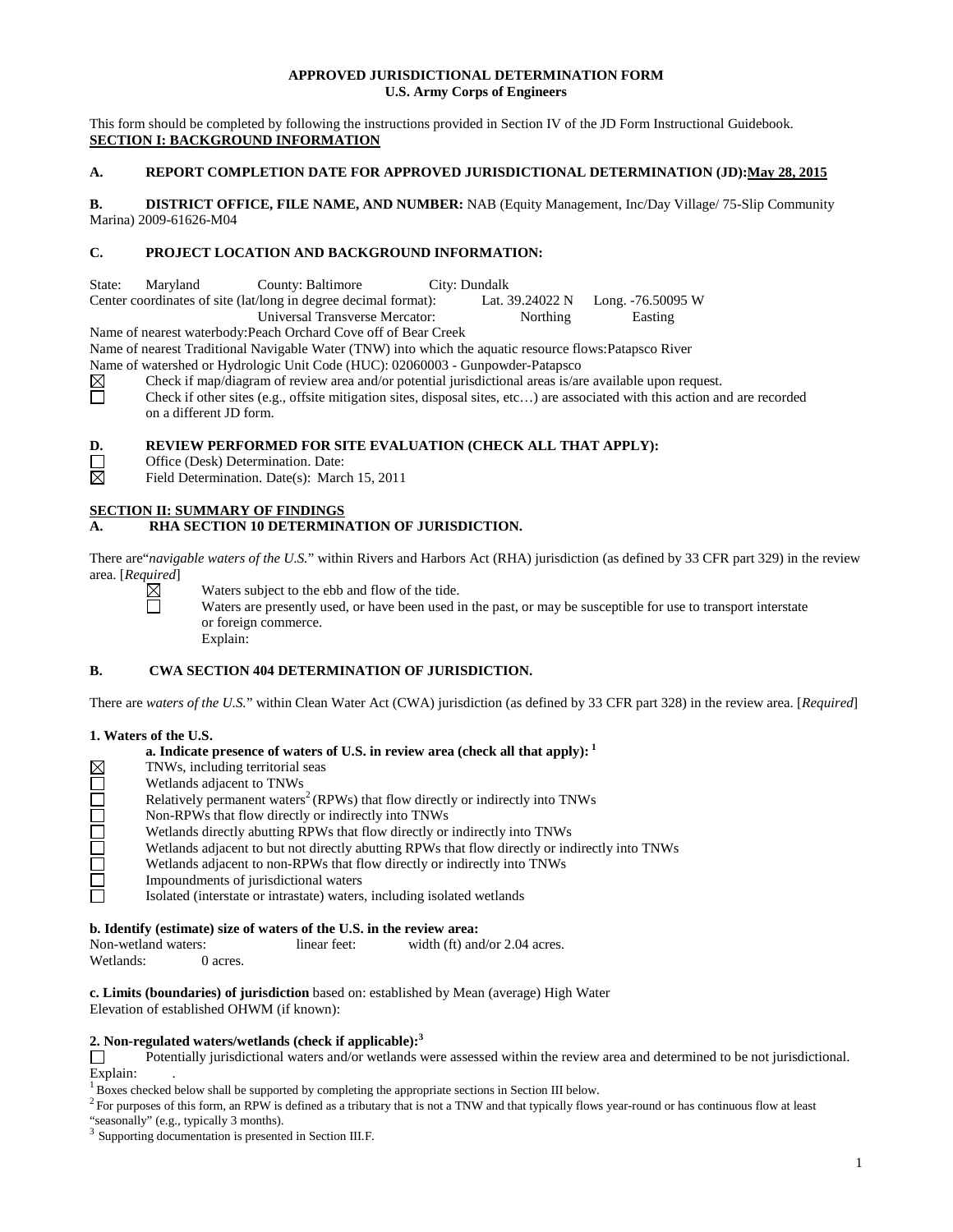# **SECTION III: CWA ANALYSIS**

# **A. TNWs AND WETLANDS ADJACENT TO TNWs**

**The agencies will assert jurisdiction over TNWs and wetlands adjacent to TNWs. If the aquatic resource is a TNW, complete Section III.A.1 and Section III.D.1. only; if the aquatic resource is a wetland adjacent to a TNW, complete Sections III.A.1 and 2 and Section III.D.1.; otherwise, see Section III.B below**.

#### **1. TNW**

Identify TNW: Bear Creek

Summarize rationale supporting determination: Corps permitted previously under Sections 10. Piling remains of existing pier(s). On NAB's navigable waters list.

#### **2. Wetland adjacent to TNW**

Summarize rationale supporting conclusion that wetland is "adjacent":

# **B. CHARACTERISTICS OF TRIBUTARY (THAT IS NOT A TNW) AND ITS ADJACENT WETLANDS (IF ANY):**

**This section summarizes information regarding characteristics of the tributary and its adjacent wetlands, if any, and it helps determine whether or not the standards for jurisdiction established under Rapanos have been met.**

**The agencies will assert jurisdiction over non-navigable tributaries of TNWs where the tributaries are "relatively permanent waters" (RPWs), i.e. tributaries that typically flow year-round or have continuous flow at least seasonally (e.g., typically 3 months). A wetland that directly abuts an RPW is also jurisdictional. If the aquatic resource is not a TNW, but has year-round (perennial) flow, skip to Section III.D.2. If the aquatic resource is a wetland directly abutting a tributary with perennial flow, skip to Section III.D.4.**

**A wetland that is adjacent to but that does not directly abut an RPW requires a significant nexus evaluation. Corps districts and EPA regions will include in the record any available information that documents the existence of a significant nexus between a relatively permanent tributary that is not perennial (and its adjacent wetlands if any) and a traditional navigable water, even though a significant nexus finding is not required as a matter of law.**

**If the waterbody<sup>4</sup> is not an RPW, or a wetland directly abutting an RPW, a JD will require additional data to determine if the waterbody has a significant nexus with a TNW. If the tributary has adjacent wetlands, the significant nexus evaluation must consider the tributary in combination with all of its adjacent wetlands. This significant nexus evaluation that combines, for analytical purposes, the tributary and all of its adjacent wetlands is used whether the review area identified in the JD request is the tributary, or its adjacent wetlands, or both. If the JD covers a tributary with adjacent wetlands, complete Section III.B.1 for the tributary, Section III.B.2 for any onsite wetlands, and Section III.B.3 for all wetlands adjacent to that tributary, both onsite and offsite. The determination whether a significant nexus exists is determined in Section III.C below.**

**1. Characteristics of non-TNWs that flow directly or indirectly into TNW**

**(i) General Area Conditions:** Watershed size: **\_\_\_\_\_\_** Drainage area: **\_\_\_\_\_\_** Average annual rainfall: inches Average annual snowfall: inches

# **(ii) Physical Characteristics:**

(a) Relationship with TNW:<br>  $\Box$  Tributary flows di

Tributary flows directly into TNW.

 $\Box$ Tributary flows through \_\_\_\_\_ tributaries before entering TNW.

Project waters are \_\_\_\_\_ river miles from TNW.

Project waters are \_\_\_\_\_ river miles from RPW.

Project waters are \_\_\_\_\_ aerial (straight) miles from TNW.

Project waters are \_\_\_\_\_ aerial (straight) miles from RPW.

Project waters cross or serve as state boundaries. Explain:

Identify flow route to  $\text{TNW}^5$ :

Tributary stream order, if known:

 $4$  Note that the Instructional Guidebook contains additional information regarding swales, ditches, washes, and erosional features generally and in the arid West.

<sup>5</sup> Flow route can be described by identifying, e.g., tributary a, which flows through the review area, to flow into tributary b, which then flows into TNW.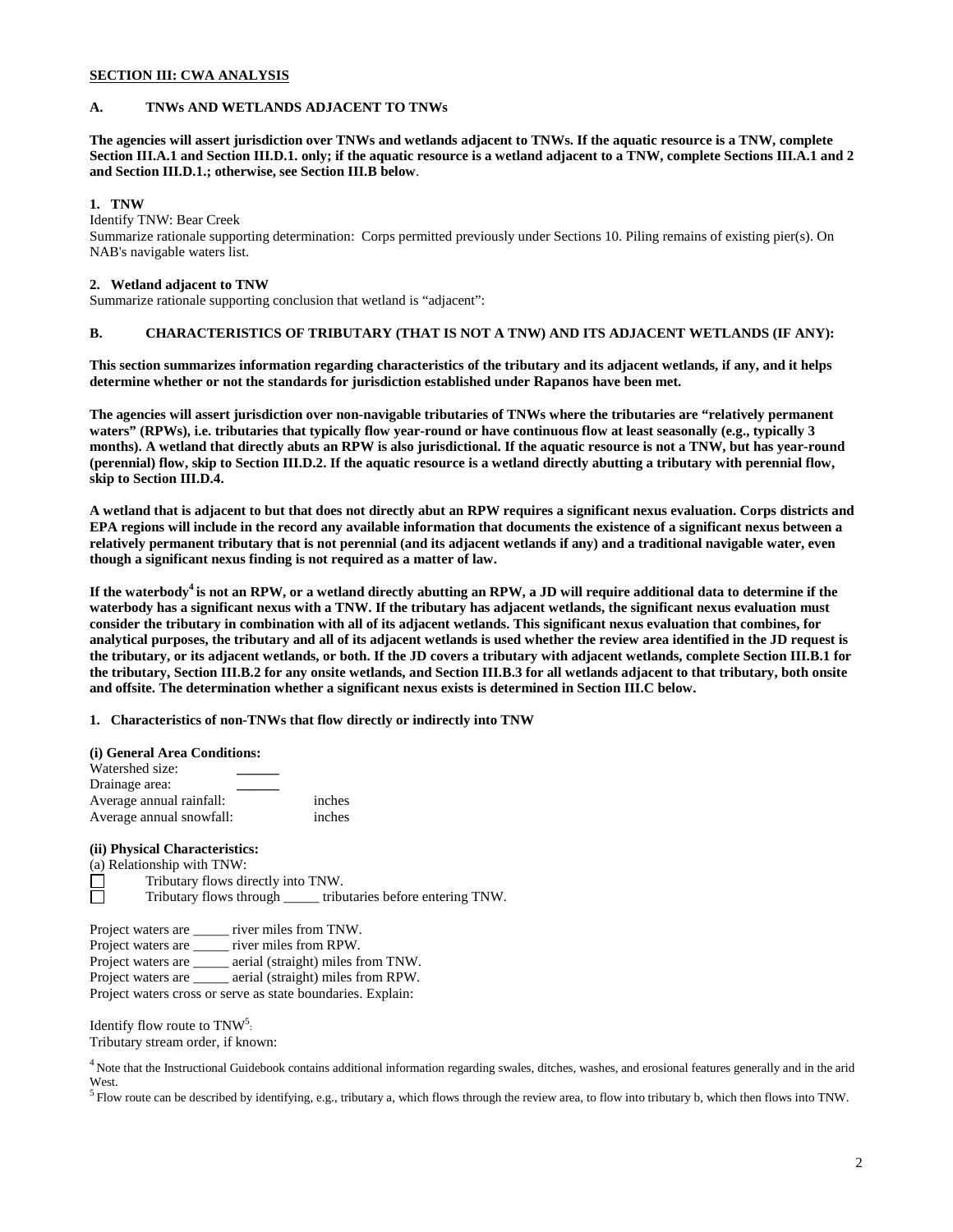(b) General Tributary Characteristics (check all that apply):

| <b>Tributary</b> is:                                                                                                                                                                                         |                                                       | Natural                                                                                                                                                                 | Artificial (man-made). Explain:<br>Manipulated (man-altered). Explain:                                                                                           |      |                  |                                                                                                                                                                                                                                                             |
|--------------------------------------------------------------------------------------------------------------------------------------------------------------------------------------------------------------|-------------------------------------------------------|-------------------------------------------------------------------------------------------------------------------------------------------------------------------------|------------------------------------------------------------------------------------------------------------------------------------------------------------------|------|------------------|-------------------------------------------------------------------------------------------------------------------------------------------------------------------------------------------------------------------------------------------------------------|
| Tributary properties with respect to top of bank (estimate):<br>Average width:<br>Average depth:                                                                                                             |                                                       | feet<br>feet                                                                                                                                                            |                                                                                                                                                                  |      |                  |                                                                                                                                                                                                                                                             |
| Primary tributary substrate composition (check all that apply):                                                                                                                                              | <b>Silts</b><br>Cobbles<br>Bedrock<br>Other. Explain: |                                                                                                                                                                         | Sands<br>Gravel<br>Vegetation.                                                                                                                                   | Type | Concrete<br>Muck | % cover:                                                                                                                                                                                                                                                    |
| Tributary condition/stability [e.g., highly eroding, sloughing banks]. Explain:<br>Presence of run/riffle/pool complexes. Explain:<br>Tributary geometry:<br>Tributary gradient (approximate average slope): |                                                       |                                                                                                                                                                         | $\%$                                                                                                                                                             |      |                  |                                                                                                                                                                                                                                                             |
| $(c)$ Flow:<br>Tributary provides for: _____<br>Estimate average number of flow events in review area/year: _____<br>Describe flow regime:<br>Other information on duration and volume:                      |                                                       |                                                                                                                                                                         |                                                                                                                                                                  |      |                  |                                                                                                                                                                                                                                                             |
| Surface flow is:                                                                                                                                                                                             |                                                       | Characteristics:                                                                                                                                                        |                                                                                                                                                                  |      |                  |                                                                                                                                                                                                                                                             |
|                                                                                                                                                                                                              |                                                       | Dye (or other) test performed:                                                                                                                                          |                                                                                                                                                                  |      |                  |                                                                                                                                                                                                                                                             |
| Tributary has (check all that apply):<br>$\Box$<br>Bed and banks                                                                                                                                             |                                                       | OHWM <sup>6</sup> (check all indicators that apply):<br>shelving<br>sediment deposition<br>water staining<br>other (list):<br>Discontinuous OHWM. <sup>7</sup> Explain: | clear, natural line impressed on the bank<br>changes in the character of soil<br>vegetation matted down, bent, or absent<br>leaf litter disturbed or washed away |      |                  | the presence of litter and debris<br>destruction of terrestrial vegetation<br>the presence of wrack line<br>sediment sorting<br>scour<br>multiple observed or predicted flow events<br>abrupt change in plant community                                     |
| $\Box$ High Tide Line indicated by:                                                                                                                                                                          | tidal gauges<br>other (list):                         | oil or scum line along shore objects<br>fine shell or debris deposits (foreshore)<br>physical markings/characteristics                                                  |                                                                                                                                                                  |      |                  | If factors other than the OHWM were used to determine lateral extent of CWA jurisdiction (check all that apply):<br>Mean High Water Mark indicated by:<br>survey to available datum;<br>physical markings;<br>vegetation lines/changes in vegetation types. |
| (iii) Chemical Characteristics:<br>Explain:                                                                                                                                                                  |                                                       |                                                                                                                                                                         |                                                                                                                                                                  |      |                  | Characterize tributary (e.g., water color is clear, discolored, oily film; water quality; general watershed characteristics, etc.).                                                                                                                         |

Identify specific pollutants, if known:

<sup>6</sup>A natural or man-made discontinuity in the OHWM does not necessarily sever jurisdiction (e.g., where the stream temporarily flows underground, or where the OHWM has been removed by development or agricultural practices). Where there is a break in the OHWM that is unrelated to the waterbody's flow regime (e.g., flow over a rock outcrop or through a culvert), the agencies will look for indicators of flow above and below the break.  $7$ Ibid.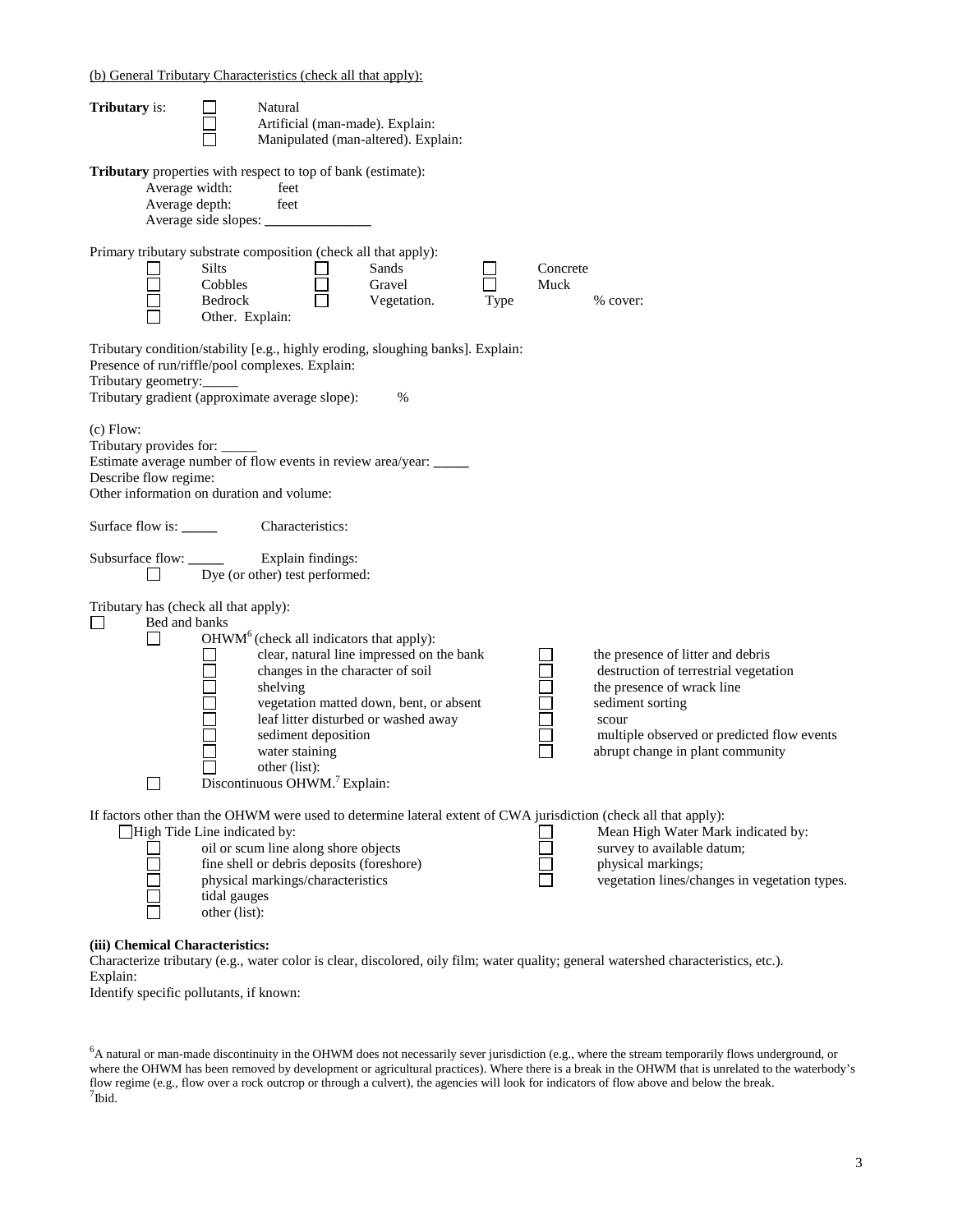Riparian corridor. Characteristics (type, average width):

Wetland fringe. Characteristics:

Habitat for:<br>  $\begin{array}{c}\n\Box \\
\Box \\
\Box \\
\Box \\
\Box\n\end{array}$ Fi O<br>
A

Federally Listed species. Explain findings: Fish/spawn areas. Explain findings:

- Other environmentally-sensitive species. Explain findings:
- Aquatic/wildlife diversity. Explain findings:

# **2. Characteristics of wetlands adjacent to non-TNW that flow directly or indirectly into TNW**

| (i)  |     | <b>Physical Characteristics:</b>                                                                                      |
|------|-----|-----------------------------------------------------------------------------------------------------------------------|
|      | (a) | <b>General Wetland Characteristics:</b>                                                                               |
|      |     | Properties:                                                                                                           |
|      |     | Wetland size:<br>acres                                                                                                |
|      |     | Wetland type. Explain:                                                                                                |
|      |     | Wetland quality. Explain:                                                                                             |
|      |     | Project wetlands cross or serve as state boundaries. Explain:                                                         |
|      | (b) | General Flow Relationship with Non-TNW:                                                                               |
|      |     | Flow is: Explain:                                                                                                     |
|      |     | Surface flow is: ______                                                                                               |
|      |     | Characteristics:                                                                                                      |
|      |     |                                                                                                                       |
|      |     | $\Box$ Dye (or other) test performed:                                                                                 |
|      | (c) | Wetland Adjacency Determination with Non-TNW:                                                                         |
|      |     | Directly abutting                                                                                                     |
|      |     | $\Box$ Not directly abutting                                                                                          |
|      |     | Discrete wetland hydrologic connection. Explain:                                                                      |
|      |     | Ecological connection. Explain:                                                                                       |
|      |     | Separated by berm/barrier. Explain:                                                                                   |
|      | (d) | Proximity (Relationship) to TNW                                                                                       |
|      |     | Project wetlands are _____ river miles from TNW.                                                                      |
|      |     | Project waters are ______ aerial (straight) miles from TNW.                                                           |
|      |     | Flow is from:                                                                                                         |
|      |     | Estimate approximate location of wetland as within the ______ floodplain.                                             |
| (ii) |     | <b>Chemical Characteristics:</b>                                                                                      |
|      |     | Characterize wetland system (e.g., water color is clear, brown, oil film on surface; water quality; general watershed |
|      |     | characteristics; etc.). Explain:                                                                                      |

Identify specific pollutants, if known:

|              | Biological Characteristics. Wetland supports (check all that apply):<br>Riparian buffer. Characteristics (type, average width): |
|--------------|---------------------------------------------------------------------------------------------------------------------------------|
|              | Vegetation type/percent cover. Explain:                                                                                         |
| Habitat for: |                                                                                                                                 |
|              | Federally Listed species. Explain findings:                                                                                     |
|              | Fish/spawn areas. Explain findings:                                                                                             |
|              | Other environmentally-sensitive species. Explain findings:                                                                      |
|              | Aquatic/wildlife diversity. Explain findings:                                                                                   |
|              |                                                                                                                                 |

# **3. Characteristics of all wetlands adjacent to the tributary (if any)**

All wetland(s) being considered in the cumulative analysis: <br>Approximately ( $\qquad$ ) acres in total are being considered in

 $\overline{\phantom{a}}$  ) acres in total are being considered in the cumulative analysis.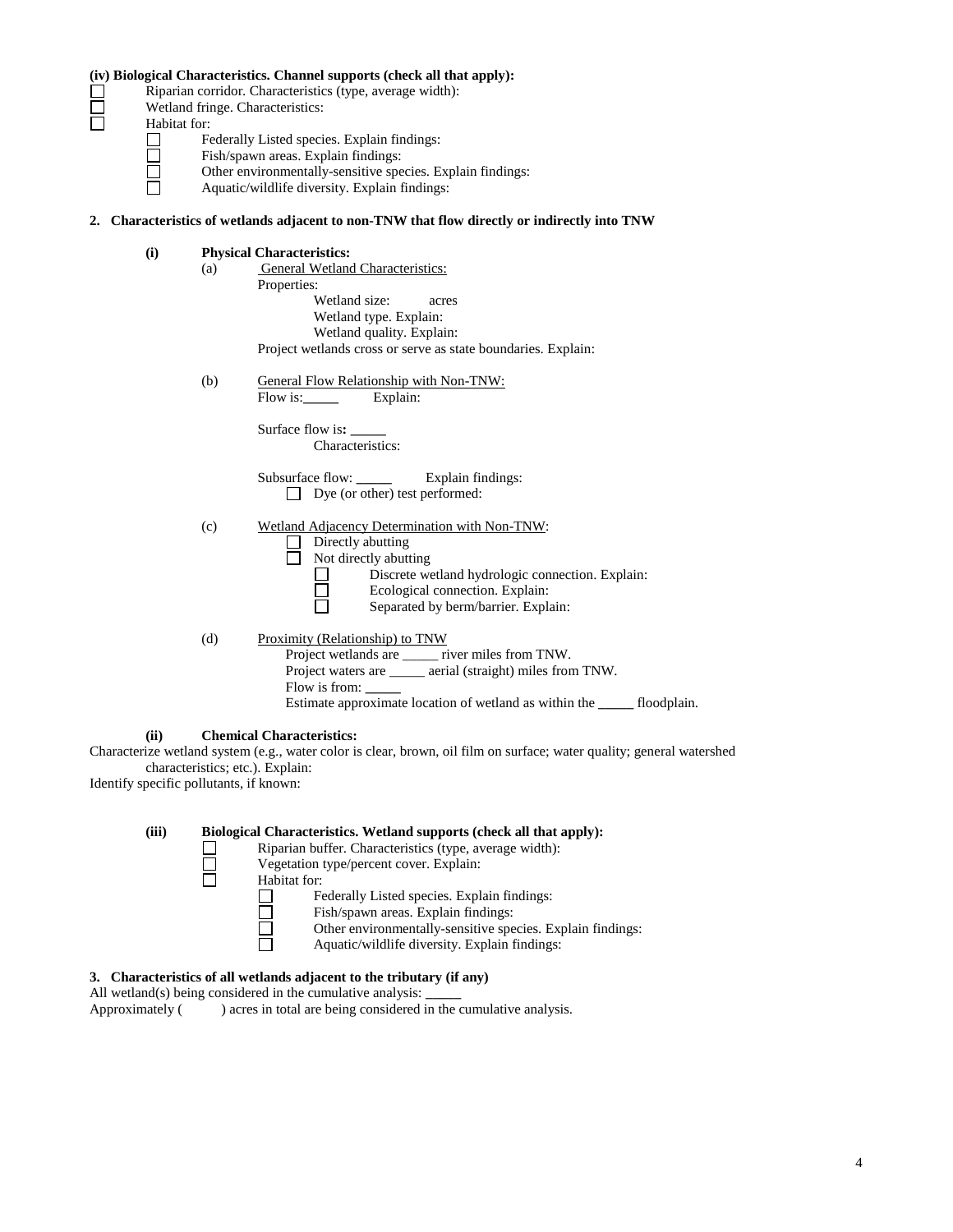For each wetland, specify the following:

Directly abuts? (Y/N) Size (in acres) Directly abuts? (Y/N) Size (in acres)

Summarize overall biological, chemical and physical functions being performed:

# **C. SIGNIFICANT NEXUS DETERMINATION**

**A significant nexus analysis will assess the flow characteristics and functions of the tributary itself and the functions performed by any wetlands adjacent to the tributary to determine if they significantly affect the chemical, physical, and biological integrity of a TNW. For each of the following situations, a significant nexus exists if the tributary, in combination with all of its adjacent wetlands, has more than a speculative or insubstantial effect on the chemical, physical and/or biological integrity of a TNW. Considerations when evaluating significant nexus include, but are not limited to the volume, duration, and frequency of the flow of water in the tributary and its proximity to a TNW, and the functions performed by the tributary and all its adjacent wetlands. It is not appropriate to determine significant nexus based solely on any specific threshold of distance (e.g. between a tributary and its adjacent wetland or between a tributary and the TNW). Similarly, the fact an adjacent wetland lies within or outside of a floodplain is not solely determinative of significant nexus.**

#### **Draw connections between the features documented and the effects on the TNW, as identified in the** *Rapanos* **Guidance and discussed in the Instructional Guidebook. Factors to consider include, for example:**

• Does the tributary, in combination with its adjacent wetlands (if any), have the capacity to carry pollutants or flood waters to TNWs, or to reduce the amount of pollutants or flood waters reaching a TNW?

• Does the tributary, in combination with its adjacent wetlands (if any), provide habitat and lifecycle support functions for fish and other species, such as feeding, nesting, spawning, or rearing young for species that are present in the TNW?

• Does the tributary, in combination with its adjacent wetlands (if any), have the capacity to transfer nutrients and organic carbon that support downstream foodwebs?

• Does the tributary, in combination with its adjacent wetlands (if any), have other relationships to the physical, chemical, or biological integrity of the TNW?

#### **Note: the above list of considerations is not inclusive and other functions observed or known to occur should be documented below:**

**1. Significant nexus findings for non-RPW that has no adjacent wetlands and flows directly or indirectly into TNWs.** Explain findings of presence or absence of significant nexus below, based on the tributary itself, then go to Section III.D:

**2. Significant nexus findings for non-RPW and its adjacent wetlands, where the non-RPW flows directly or indirectly into TNWs.** Explain findings of presence or absence of significant nexus below, based on the tributary in combination with all of its adjacent wetlands, then go to Section III.D:

**3. Significant nexus findings for wetlands adjacent to an RPW but that do not directly abut the RPW.** Explain findings of presence or absence of significant nexus below, based on the tributary in combination with all of its adjacent wetlands, then go to Section III.D:

#### **D. DETERMINATIONS OF JURISDICTIONAL FINDINGS. THE SUBJECT WATERS/WETLANDS ARE (CHECK ALL THAT APPLY):**

- **1. TNWs and Adjacent Wetlands.** Check all that apply and provide size estimates in review area:
	- $\boxtimes$ TNWs: linear feet width (ft), Or, 2.04 acres.
		- Wetlands adjacent to TNWs: acres.

## **2. RPWs that flow directly or indirectly into TNWs.**

- Tributaries of TNWs where tributaries typically flow year-round are jurisdictional. Provide data and rationale indicating that tributary is perennial:
- $\Box$ Tributaries of TNW where tributaries have continuous flow "seasonally" (e.g., typically three months each year) are jurisdictional. Data supporting this conclusion is provided at Section III.B. Provide rationale indicating that tributary flows seasonally: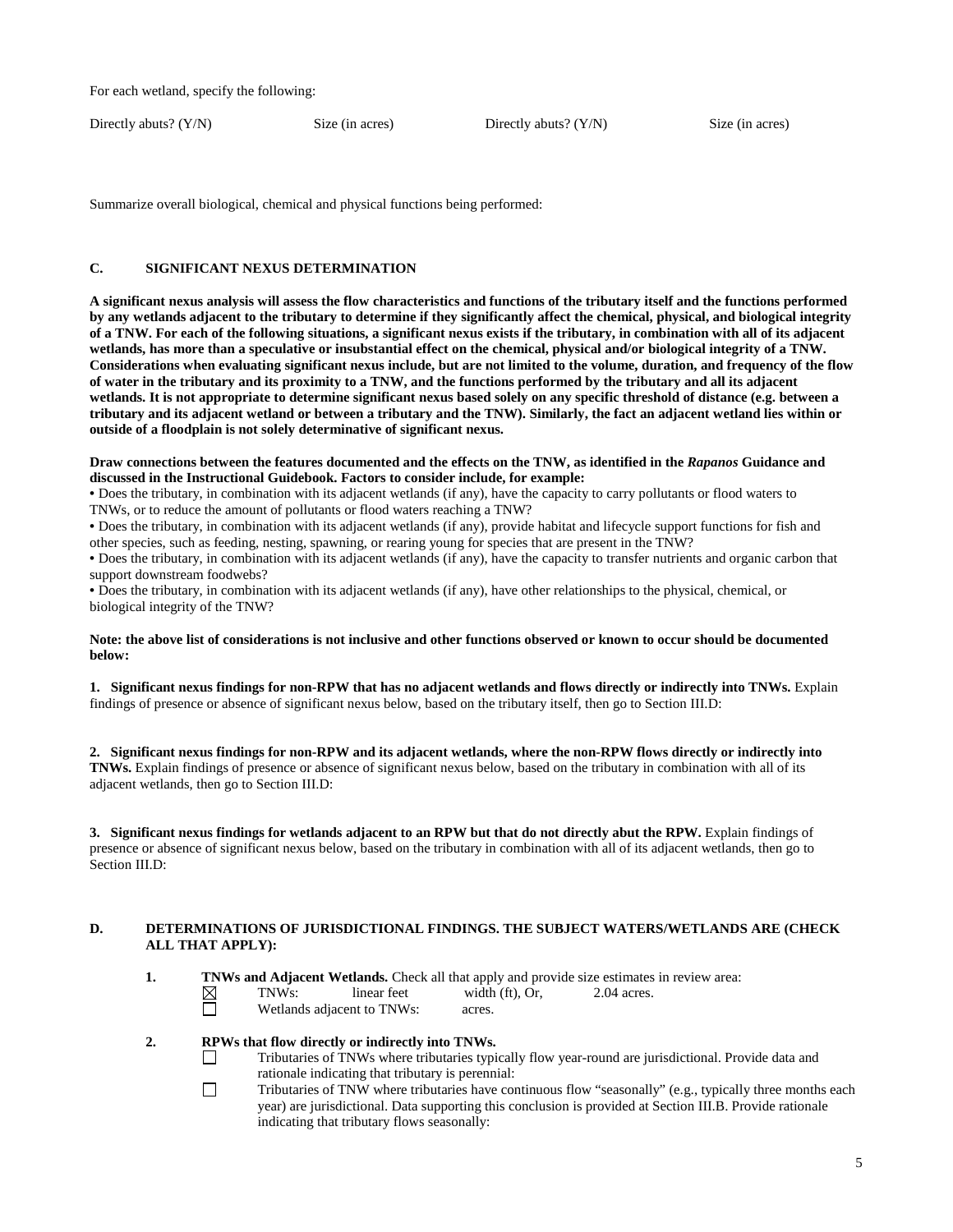|    | Tributary waters:<br>linear feet<br>width (ft).<br>П<br>Other non-wetland waters:<br>acres.<br>Identify type(s) of waters:                                                                                                                                                                                                                                                                                                               |
|----|------------------------------------------------------------------------------------------------------------------------------------------------------------------------------------------------------------------------------------------------------------------------------------------------------------------------------------------------------------------------------------------------------------------------------------------|
| 3. | Non-RPWs <sup>8</sup> that flow directly or indirectly into TNWs.<br>Waterbody that is not a TNW or an RPW, but flows directly or indirectly into a TNW, and it has a<br>significant nexus with a TNW is jurisdictional. Data supporting this conclusion is provided at Section III.C.                                                                                                                                                   |
|    | Provide estimates for jurisdictional waters within the review area (check all that apply):<br>Tributary waters:<br>linear feet<br>width (ft).<br>$\Box$<br>Other non-wetland waters:<br>acres.<br>Identify type(s) of waters:                                                                                                                                                                                                            |
| 4. | Wetlands directly abutting an RPW that flow directly or indirectly into TNWs.<br>Wetlands directly abut RPW and thus are jurisdictional as adjacent wetlands.<br>□<br>Wetlands directly abutting an RPW where tributaries typically flow year-round. Provide data and<br>$\Box$<br>rationale indicating that tributary is perennial in Section III.D.2, above. Provide rationale<br>indicating that wetland is directly abutting an RPW: |
|    | $\Box$<br>Wetlands directly abutting an RPW where tributaries typically flow "seasonally." Provide data<br>indicating that tributary is seasonal in Section III.B and rationale in Section III.D.2, above<br>Provide rationale indicating that wetland is directly abutting an RPW:                                                                                                                                                      |
|    | Provide acreage estimates for jurisdictional wetlands in the review area:<br>acres.                                                                                                                                                                                                                                                                                                                                                      |
| 5. | Wetlands adjacent to but not directly abutting an RPW that flow directly or indirectly into TNWs.<br>Wetlands that do not directly abut an RPW, but when considered in combination with the tributary to which<br>they are adjacent and with similarly situated adjacent wetlands, have a significant nexus with a TNW are<br>jurisdictional. Data supporting this conclusion is provided at Section III.C.                              |
|    | Provide acreage estimates for jurisdictional wetlands in the review area:<br>acres.                                                                                                                                                                                                                                                                                                                                                      |
| 6. | Wetlands adjacent to non-RPWs that flow directly or indirectly into TNWs.<br>Wetlands adjacent to such waters, and have when considered in combination with the tributary to which<br>they are adjacent and with similarly situated adjacent wetlands, have a significant nexus with a TNW are<br>jurisdictional. Data supporting this conclusion is provided at Section III.C.                                                          |
|    | Provide estimates for jurisdictional wetlands in the review area:<br>acres.                                                                                                                                                                                                                                                                                                                                                              |
| 7. | Impoundments of jurisdictional waters. <sup>9</sup><br>As a general rule, the impoundment of a jurisdictional tributary remains jurisdictional.<br>Demonstrate that impoundment was created from "waters of the U.S.," or<br>Demonstrate that water meets the criteria for one of the categories presented above (1-6), or<br>Demonstrate that water is isolated with a nexus to commerce (see E below).                                 |

# **SUCH WATERS (CHECK ALL THAT APPLY):<sup>10</sup>**

which are or could be used by interstate or foreign travelers for recreational or other purposes.

from which fish or shellfish are or could be taken and sold in interstate or foreign commerce.

which are or could be used for industrial purposes by industries in interstate commerce.

Interstate isolated waters. Explain:

Other factors. Explain:

# **Identify water body and summarize rationale supporting determination:**

 $8$  See Footnote # 3.

 $9^9$  To complete the analysis refer to the key in Section III.D.6 of the Instructional Guidebook.

<sup>10</sup> Prior to asserting or declining CWA jurisdiction based solely on this category, Corps Districts will elevate the action to Corps and EPA HQ for **review consistent with the process described in the Corps/EPA** *Memorandum Regarding CWA Act Jurisdiction Following Rapanos.*